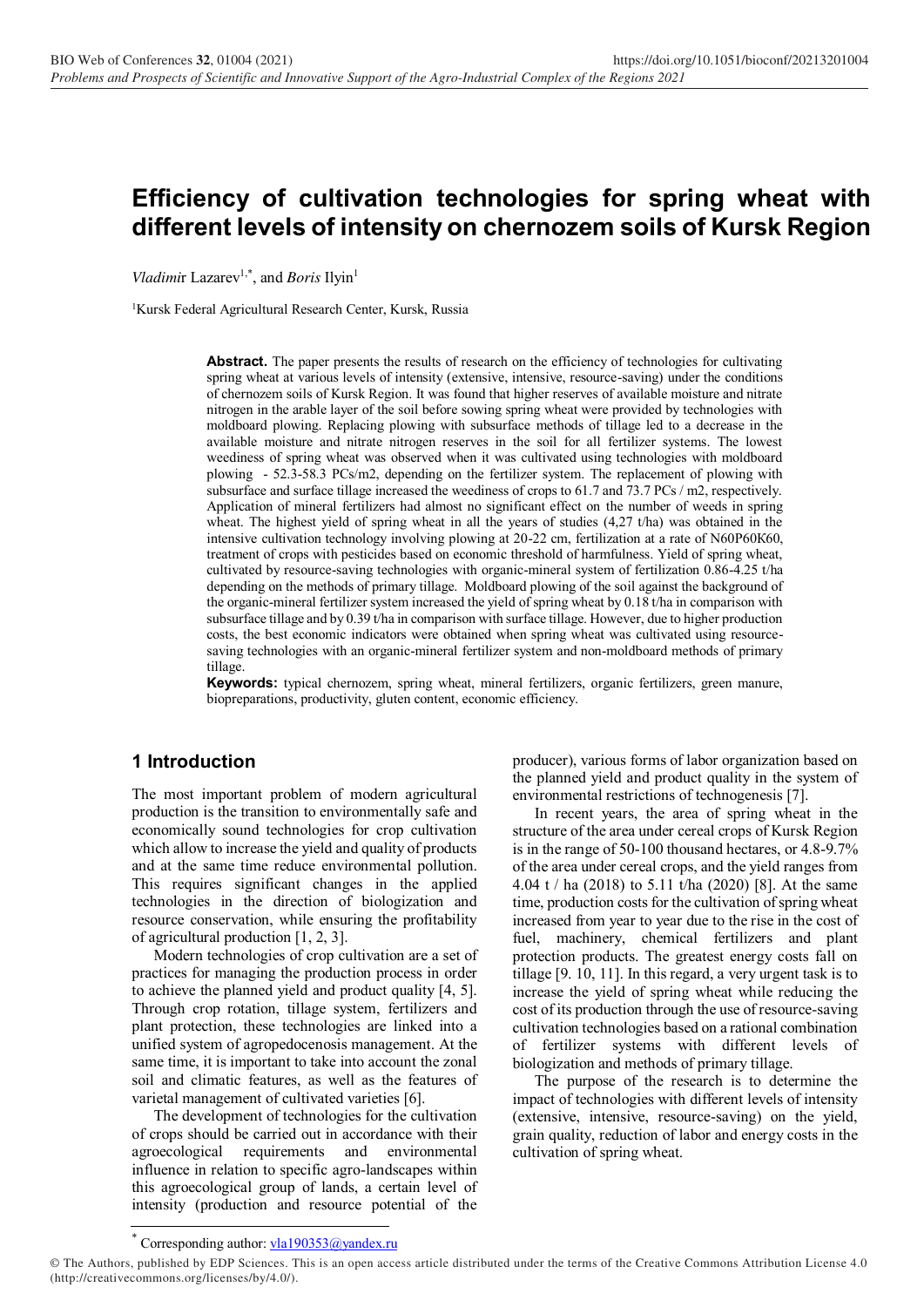# **2 Objects and methods**

The research was carried out in the long-term stationary experiment of the Laboratory of Technologies for Field Crop Cultivation and Environmental Assessment of Lands of Kursk Federal Agricultural Research Center in 2018-2020 in the third cycle of a 9-field crop rotation with the following alternation of crops: clover 1st cut winter wheat - sugar beet – spring wheat – peas/oats – winter rye – buckwheat – oats – barley+clover.

The efficiency of spring wheat cultivation was studied using technologies with different levels of intensity: extensive, intensive, resource-saving. Fertilizer systems (factor A) and primary tillage methods (factor B) were studied as intensification factors.

Experiment design: 1. Extensive technology: plowing by 20-22 cm, without fertilizing, treatment of crops with pesticides taking into account the economic threshold of harmfulness; 2. Intensive technology: plowing by 20-22 cm, application of mineral fertilizers at a rate of N60P60K60, treatment of crops with pesticides taking into account the economic threshold of harmfulness; 3. Resource-saving technology 1: plowing at 20-22 cm, application of mineral fertilizers at a rate of N30P30K30, embedding of sugar beet tops in the soil, treatment of crops with Humistim biopreparation in the tillering phase and early booting at a rate of 3 l/ha, treatment of crops with pesticides taking into account the economic threshold of harmfulness; 4. Resourcesaving technology 2: subsurface tillage of 20-22 cm, application of mineral fertilizers at a rate of N30P30K30, embedding of sugar beet tops in the soil, treatment of crops with Humistim biopreparation in the tillering phase and early booting at a rate of 3 l/ha, treatment of crops with pesticides taking into account the economic threshold of harmfulness; 5. Resourcesaving technology 3: surface tillage of 8-10 cm, application of mineral fertilizers at a rate of N30P30K30, embedding of sugar beet tops in the soil, treatment of crops with Humistim biopreparation in the tillering phase and early booting at a rate of 3 l/ha, treatment of crops with pesticides taking into account the economic threshold of harmfulness.

The soil of the experimental site is represented by chernozem of a typical heavy-loamy granulometric composition. The content of humus in the arable layer is 6.1 %, of mobile phosphorus (according to Chirikov method) 15.6 mg/100 g of soil, exchangeable potassium (according to Maslova method) 11.3 mg/100 g of soil. The reaction of the soil medium is neutral (pH 6.5). The tyer in the experiment is 3-fold. The location of the plots is systematic, the area of the experimental plot is 100 m2. Spring wheat variety is Daria. The seeding rate is 5 million germinating seeds per 1 ha.

Harvesting was carried out by a self-propelled harvester "Sampo-500" by direct harvesting. The crop was recalculated for 100 % purity and 14 % moisture content in the grain. The gluten content (GOST 54478- 2011), natural grain weight (GOST 10840-2017), and weight of 1000 grains (GOST 10842-89) were determined in the samples. The experimental data were processed by the method of dispersion analysis.

Meteorological conditions in the years of the experiment were typical for Kursk Region. The growing season of spring wheat in 2018 was characterized by cool and humid weather: the average daily temperature in April–July was 0.2°C lower than the long-term average, with precipitation totaling 272.5 mm, or 126.7 % of the norm. The average daily temperature of the growing season of spring wheat in 2019 and 2020 was by 1.8-0.7°C higher than the long-term average (14.2°C), and the amount of precipitation was 197.5- 213.6 mm, or 91.9-99.3% of the average long-term amount (215.0 mm).

## **3 Results and Discussio**n

Technologies of cultivation of spring wheat with different levels of intensity had a significant impact on the content of available moisture and nitrate nitrogen in the soil, the weediness of crops, the yield and quality of grain.

| <b>Table 1.</b> Influence of cultivation technologies on |
|----------------------------------------------------------|
| available moisture reserves in the topsoil before        |
| sowing spring wheat (2018-2020)                          |

| Variants                                                                                                                                  | Available<br>moisture<br>reserves,<br>mm | $+/-$<br>to<br>the<br>control |
|-------------------------------------------------------------------------------------------------------------------------------------------|------------------------------------------|-------------------------------|
| 1. Extensive technology:<br>unfertilized, plowing                                                                                         | 23.7                                     |                               |
| 2. Intensive technology:<br>100 % min., $N_{60}P_{60}K_{60}$<br>plowing                                                                   | 24.4                                     | $+0.7$                        |
| 3. Resource-saving<br>technology 1: $50\%$ org.<br>50% min. sugar beet tops<br>+ Humistim + $N_{30}P_{30}K_{30}$ ,<br>plowing             | 24.7                                     | $+1$ 0-                       |
| 4. Resource-saving<br>technology 2: $50\%$ org.<br>50% min., sugar beet tops<br>+ Humistim + $N_{30}P_{30}K_{30}$ ,<br>subsurface tillage | 22.1                                     | $-1.6$                        |
| 5. Resource-saving<br>technology $3:50\%$ org.<br>50% min. sugar beet tops<br>+ Humistim + $N_{30}P_{30}K_{30}$ ,<br>surface tillage      | 21.7                                     | $-2.0$                        |

Observations of the soil moisture regime under spring wheat during 2018-2020 showed that the moisture availability of the sown crops was more dependent on the methods of primary tillage, meteorological conditions of the year, and, to a lesser extent, on a fertilizer system.

Thus, higher reserves of available moisture in the topsoil before sowing spring wheat were observed when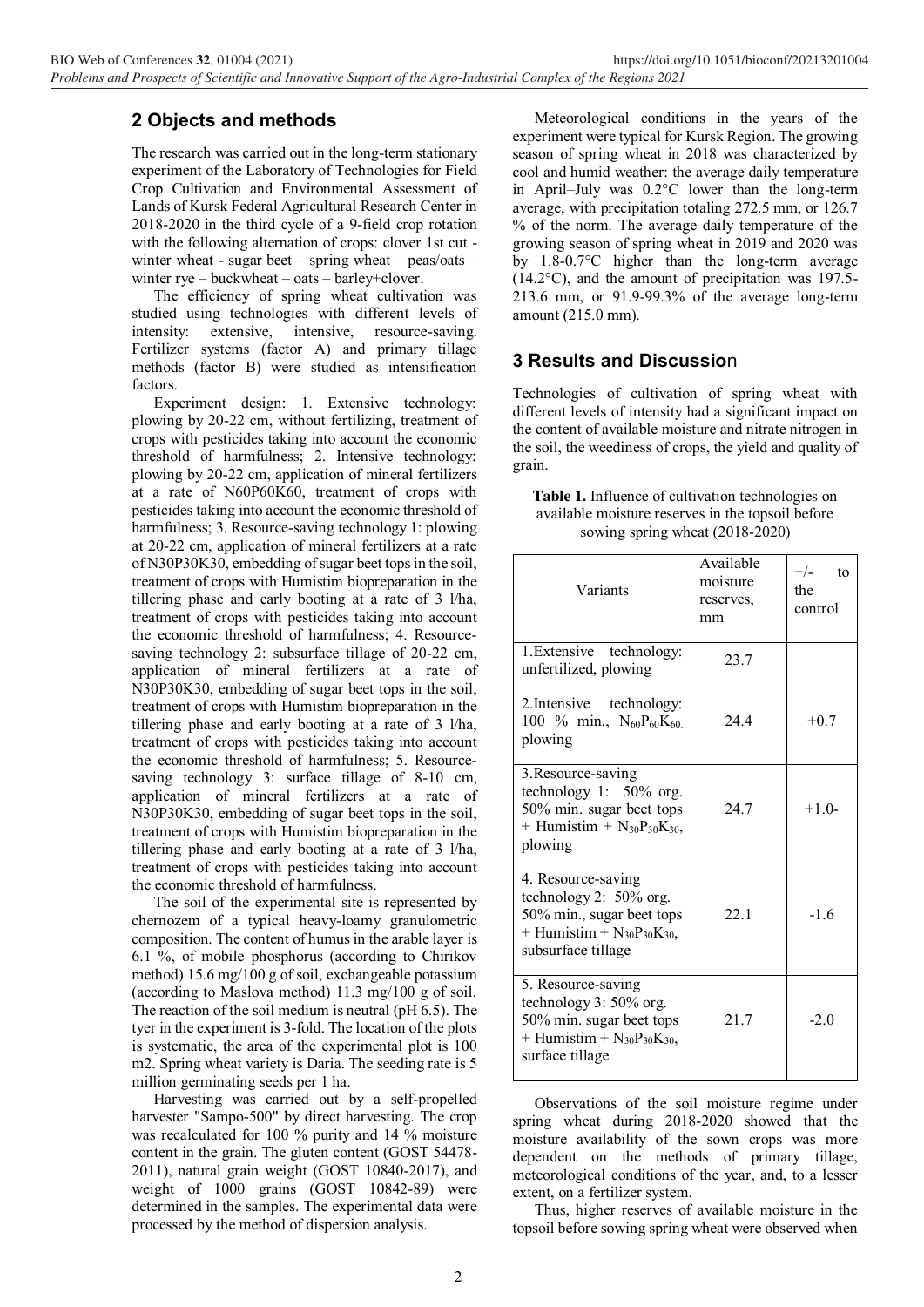it was sown after plowing 23.7-24.7 mm deep. Replacing plowing with subsurface tillage led to a decrease in the reserves of available moisture in the topsoil by 2.6 mm, and by 3.0 mm with surface tillage.

The effect of fertilizer systems on the available moisture reserves in the arable layer of the topsoil before sowing spring wheat was less significant. Thus, when cultivating spring wheat by intensive technology using a mineral fertilizer system, the reserves of available moisture in the topsoil increased by 0.7 mm, and by 1.0 mm when using an organic-mineral system in comparison with the extensive cultivation technology, where fertilizers were not used.

Higher reserves of nitrate nitrogen (38.3-38.5 kg/ha) in the soil layer of 0-40 cm before sowing spring wheat were noted in the variants where it was cultivated using intensive technology, which included plowing by 20-22 cm, applying mineral fertilizers at a rate of N60P60K60, treating crops with pesticides taking into account the economic threshold of harmfulness, as well as resourcesaving technology (plowing by 20-22 cm, embedding sugar beet tops, applying mineral fertilizers at a rate of N30P30K30, treatment of crops with Humistim biopreparation in the tillering phase and early booting at a rate of 3 l/ha, treatment of crops with pesticides, taking into account the economic threshold of harmfulness).

When cultivating spring wheat using resourcesaving technologies with non-moldboard methods of primary tillage (subsurface tillage to a depth of 20-22 cm and surface one to a depth of 10-12 cm), the reserves of nitrate nitrogen before sowing spring wheat decreased up to 38.0-37.0 kg/ha, respectively.

By the time of spring wheat earing, the reserves of nitrate nitrogen in the soil layer of 0-40 cm increased to 64.9-72.4 kg / ha, but the regularity in the accumulation of nitrate nitrogen according to the experimental variants that developed before sowing spring wheat remained.

Before harvesting spring wheat, the nitrate nitrogen reserves were minimal (11.3-13.2 kg/ha), but there was practically no difference in the variants, that is, the nitrate nitrogen reserves were leveled by the time of harvesting spring wheat cultivated using various technologies.

| <b>Table 2.</b> Influence of cultivation technologies on nitrate |
|------------------------------------------------------------------|
| nitrogen reserves under spring wheat (2018-2020)                 |

|                                                                              |                  | Nitrate Nitrogen Reserves |                      |
|------------------------------------------------------------------------------|------------------|---------------------------|----------------------|
| Variants                                                                     | before<br>sowing | earing                    | before<br>harvesting |
| 1. Extensive<br>technology:<br>unfertilized,<br>plowing                      | 27.0             | 64.9                      | 11.3                 |
| 2. Intensive<br>technology: 100<br>% min.<br>$N_{60}P_{60}K_{60}$<br>plowing | 38.3             | 72.4                      | 12.2                 |

| 3.Resource-<br>saving<br>technology 1:<br>50% org. 50%<br>min. sugar beet<br>$tops + Humistim$<br>$+ N_{30}P_{30}K_{30}.$                                                       | 38.5 | 71.6 | 13.2 |
|---------------------------------------------------------------------------------------------------------------------------------------------------------------------------------|------|------|------|
| plowing                                                                                                                                                                         |      |      |      |
| 4. Resource-<br>saving<br>technology 2:<br>50% org. 50%<br>min., sugar beet<br>$tops + Humistim$<br>$+$ N <sub>30</sub> P <sub>30</sub> K <sub>30</sub> ,<br>subsurface tillage | 38.0 | 70.5 | 13.1 |
| 5. Resource-<br>saving<br>technology 3:<br>50% org. 50%<br>min. sugar beet<br>$tops + Humistim$<br>$+$ N <sub>30</sub> P <sub>30</sub> K <sub>30</sub> ,<br>surface tillage     | 37.0 | 69.7 | 12.8 |

Technologies of cultivating spring wheat with different levels of intensity had a significant impact on the weed infestation of crops.

The lowest weediness of spring wheat crops 48.0- 54.0 pcs/m2 was observed when it was cultivated using technologies with moldboard tillage, depending on the fertilizer system.

Technologies of cultivating spring wheat with different levels of intensity had a significant impact on the weed infestation of crops.

The lowest weediness of spring wheat crops 48.0- 54.0 pcs/m2 was observed when it was cultivated using technologies with moldboard tillage, depending on the fertilizer system.

The replacement of moldboard tillage with subsurface and surface tillage led to an increase in the weediness of crops. The number of weeds in spring wheat, when cultivated with subsurface tillage, was 57.3 pcs/m2, and 70.7 pcs/m2 with surface tillage. The application of mineral fertilizers had almost no significant effect on the number of weeds in spring wheat.

| Table 3. Influence of cultivation technologieson spring |  |
|---------------------------------------------------------|--|
| wheat weediness $(2018-2020)$                           |  |

| Variants                                                                | Period             | Weediness of Spring<br>Wheat in the Tillering |
|-------------------------------------------------------------------------|--------------------|-----------------------------------------------|
|                                                                         | pcs/m <sup>2</sup> | g/m <sup>2</sup>                              |
| 1. Extensive<br>technology: unfertilized,<br>plowing                    | 48.0               | 55.1                                          |
| 2. Intensive<br>technology: 100 % min.,<br>$N_{60}P_{60}K_{60}$ plowing | 50.6               | 67.0                                          |
| 3. Resource-saving<br>technology 1: $50\%$ org.                         | 54.0               | 61.7                                          |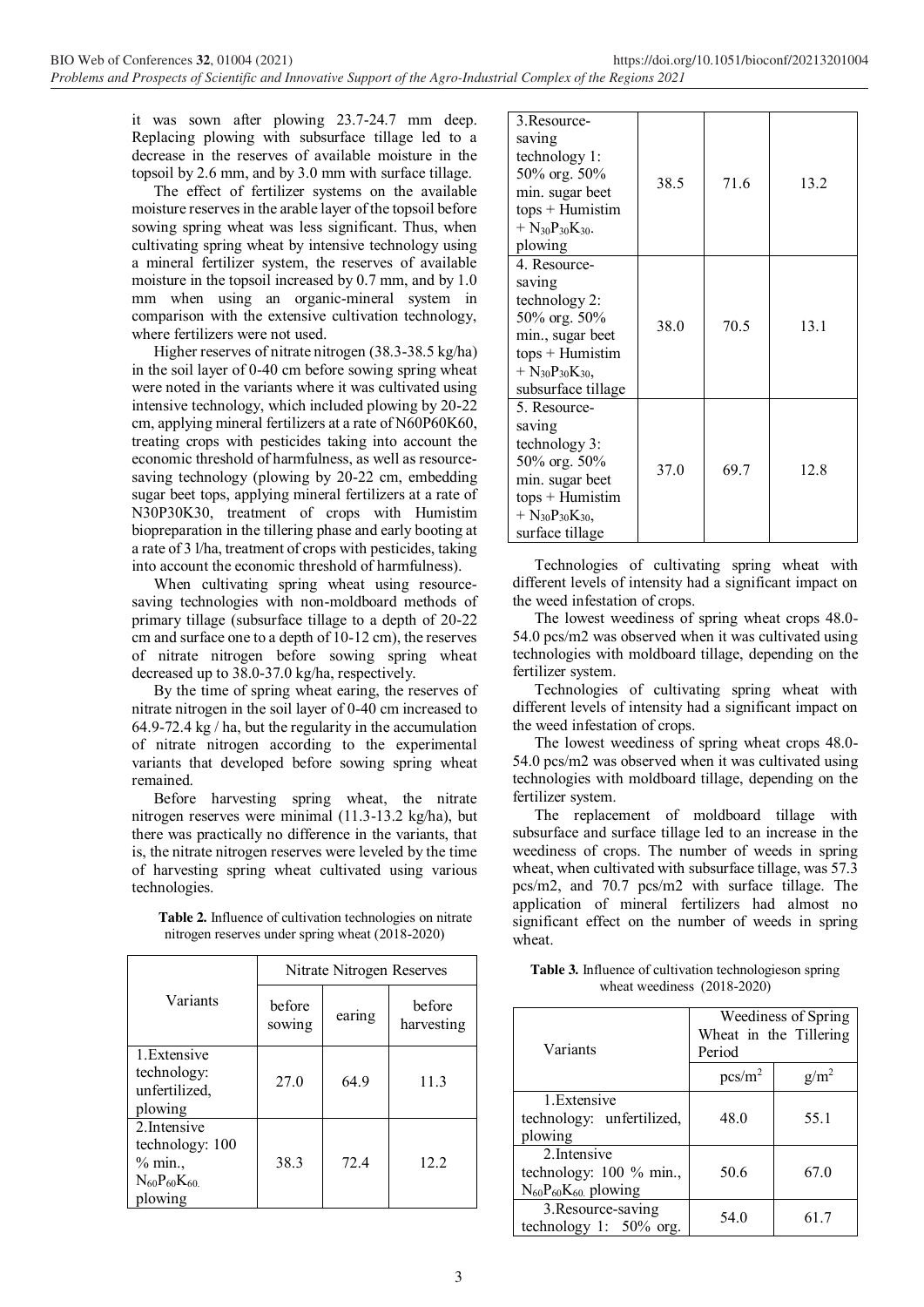| 50% min. sugar beet tops            |      |      |
|-------------------------------------|------|------|
| + Humistim + $N_{30}P_{30}K_{30}$ . |      |      |
| plowing                             |      |      |
| Resource-saving<br>4.               |      |      |
| technology 2: $50\%$ org.           |      |      |
| 50% min., sugar beet tops           | 57.3 | 68.7 |
| + Humistim + $N_{30}P_{30}K_{30}$ , |      |      |
| subsurface tillage                  |      |      |
| 5. Resource-saving                  |      |      |
| technology $3:50\%$ org.            |      |      |
| 50% min. sugar beet tops            | 70.7 | 80.8 |
| + Humistim + $N_{30}P_{30}K_{30}$ , |      |      |
| surface tillage                     |      |      |

The highest yield of spring wheat in all the years of research (4.27 t/ha) was obtained when it was cultivated using intensive technology, which included plowing 20- 22 cm, applying mineral fertilizers at a rate of N60P60K60, treating crops with pesticides, taking into account the economic threshold of harmfulness (Table 4).

The cultivation of spring wheat by resource-saving technology with moldboard tillage, organic-mineral fertilizer system, treatment of crops with bio-organic fertilizer Humistim in the tillering phase and early booting at a rate of 3 l/ha and herbicides, taking into account the economic threshold of harmfulness, allowed to obtain almost equal productivity (4.26 t/ha) as when it was cultivated by intensive technology.

The yield of spring wheat cultivated according to resource-saving technologies with an organic-mineral fertilizer system and non-moldboard tillage methods (subsurface, surface tillage) was 4.08–3.87 t/ha, or 0.18- 0.39 t/ha lower than when it was cultivated by plowing.

**Table 4.** Influence of cultivation technologies on spring wheat yield (2018-2020).

|                                                               |                | Increase, t/ha       |                             |
|---------------------------------------------------------------|----------------|----------------------|-----------------------------|
| Variants                                                      | Yield,<br>t/ha | due to<br>fertilezer | due to<br>tillage<br>method |
| 1. Extensive<br>technology:                                   | 3.14           |                      |                             |
| unfertilized, plowing                                         |                |                      |                             |
| 2 Intensive                                                   |                |                      |                             |
| technology: $100\%$                                           | 4.27           | $+1.13$              |                             |
| $\min_{\lambda} \qquad N_{60}P_{60}K_{60}$<br>plowing         |                |                      |                             |
| 3. Resource-saving                                            |                |                      |                             |
| technology 1: $50\%$                                          |                |                      |                             |
| org. 50% min. sugar                                           | 4.26           | $+1.12$              |                             |
| beet tops + Humistim                                          |                |                      |                             |
| $+$ N <sub>30</sub> P <sub>30</sub> K <sub>30</sub> . plowing |                |                      |                             |
| 4. Resource-saving<br>technology 2: $50\%$                    |                |                      |                             |
| org. 50% min., sugar                                          |                |                      |                             |
| beet tops + Humistim                                          | 4.08           | $+0.94$              | $-0.18$                     |
| $^{+}$<br>$N_{30}P_{30}K_{30}$                                |                |                      |                             |
| subsurface tillage                                            |                |                      |                             |

| Resource-saving<br>5.<br>technology $3:50\%$<br>org. 50% min. sugar<br>beet tops $+$ Humistim<br>+ $N_{30}P_{30}K_{30}$ , surface<br>tillage | 3.87 | $+0.73$ | $-0.39$ |
|----------------------------------------------------------------------------------------------------------------------------------------------|------|---------|---------|
| $LSD05$ by factor A                                                                                                                          |      | 0.22    |         |
| $LSD05$ by factor B                                                                                                                          |      | 0 12    |         |

Various technologies of cultivation of spring wheat had a significant impact on the quality of grain.

A higher content of raw gluten in the grain of spring wheat was obtained when it was cultivated using intensive technology with a mineral fertilizer system – 22.3%. In the control version (extensive technology), the content of raw gluten was 20.2%. When cultivating spring wheat using resource-saving technologies with an organic-mineral fertilizer system, the content of raw gluten in the grain was 22.0% when cultivating it by plowing; 21.5% by subsurface tillage and 20.3% by surface tillage (Table 5).

The best economic indicators were provided by the cultivation of spring wheat using resource-saving technologies, which included an organic-mineral fertilizer system and non-moldboard methods of primary tillage. Thus, the value of the conditional net income in the variant with subsurface tillage was 28,356 rubles/ha, the cost of 1 ton of grain-5,050.00 rubles, the level of profitability - 137.6%, and in the variant with surface tillage-26,458 rubles/ ha, 5,163.31 rubles / t, and 132.2%, respectively.

**Table 5.** Influence of cultivation technologies on the content of raw gluten in spring wheat grain (2018- 2020)

|                                                                                                                                           | Gluten                   | Increase, %              |                             |
|-------------------------------------------------------------------------------------------------------------------------------------------|--------------------------|--------------------------|-----------------------------|
| Variants                                                                                                                                  | Content<br>$\frac{0}{0}$ | due to<br>fertili<br>zer | due to<br>tillage<br>method |
| 1. Extensive technology:<br>unfertilized, plowing                                                                                         | 20.2                     |                          |                             |
| 2. Intensive<br>technology:<br>100 % min., $N_{60}P_{60}K_{60}$<br>plowing                                                                | 223                      | $+21$                    |                             |
| 3. Resource-saving<br>technology 1: $50\%$ org.<br>50% min. sugar beet tops $+$<br>Humistim + $N_{30}P_{30}K_{30}$ .<br>plowing           | 22.0                     | $+18$                    |                             |
| 4. Resource-saving<br>technology 2: $50\%$ org.<br>50% min., sugar beet tops<br>+ Humistim + $N_{30}P_{30}K_{30}$ ,<br>subsurface tillage | 21.5                     | $+13$                    | $-0.5$                      |
| 5. Resource-saving<br>technology $3:50\%$ org.<br>50% min. sugar beet tops $+$<br>Humistim + $N_{30}P_{30}K_{30}$ ,<br>surface tillage    | 20 <sup>3</sup>          | $+0.1$                   | $-1.7$                      |
| $LSD05$ by factor A<br>$LSD05$ by factor B                                                                                                |                          | 0.6<br>04                |                             |